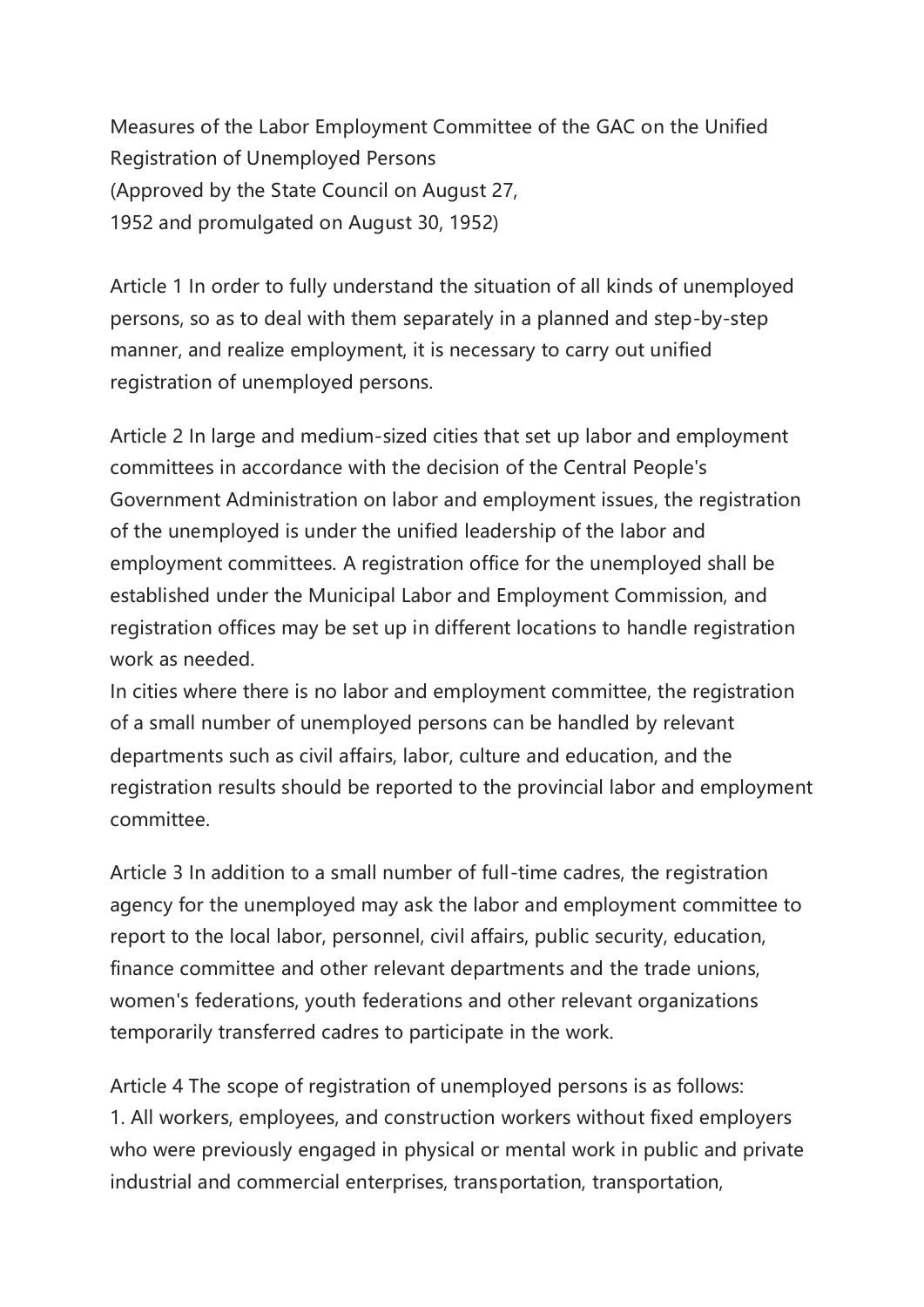handicraft workshops, institutions, organizations, and schools, Porters have no fixed occupations after they are unemployed;

2. Workers engaged in seasonal industries have declined and cannot find workers;

3. Unemployed intellectuals with a junior high school education level or above, and old military officers and old officers who have no occupations. Officials have difficulties in their lives and require employment;

4. All independent producers, vendors, management agents, and small business owners who have ceased work and have no other income, have difficulties in life, and require employment for hired laborers;

5. Living difficulties, requirements Other unemployed persons employed. The above-mentioned unemployed persons are limited to those with a fixed household registration in the city where the registration is carried out. Unemployed workers and employees who live in the staff dormitory but have not registered their household registration can be registered if they have a union certificate.

Article 5 The following personnel shall not be registered temporarily:

1. Anyone who has no fixed occupation for a long time, but has other income or is supported by relatives, and whose life can be maintained;

2. The incumbent requests to change jobs, factories, or places to work;

3. Workers and employees engaged in seasonal industries have stopped working during the non-production season;

4. Students who are in school ask to leave school for job seekers;

5. Those who have returned from the city to the countryside have been properly settled.

Article 6 All unemployed persons who apply for registration shall, in addition to submitting the household registration certificate or household registration certificate letter for inspection, respectively submit the following documents for inspection:

1. Unemployed workers and employees shall submit the original labor union organization or work unit for inspection certificates issued;

2. Unemployed intellectuals, old military officers, and old officials should pay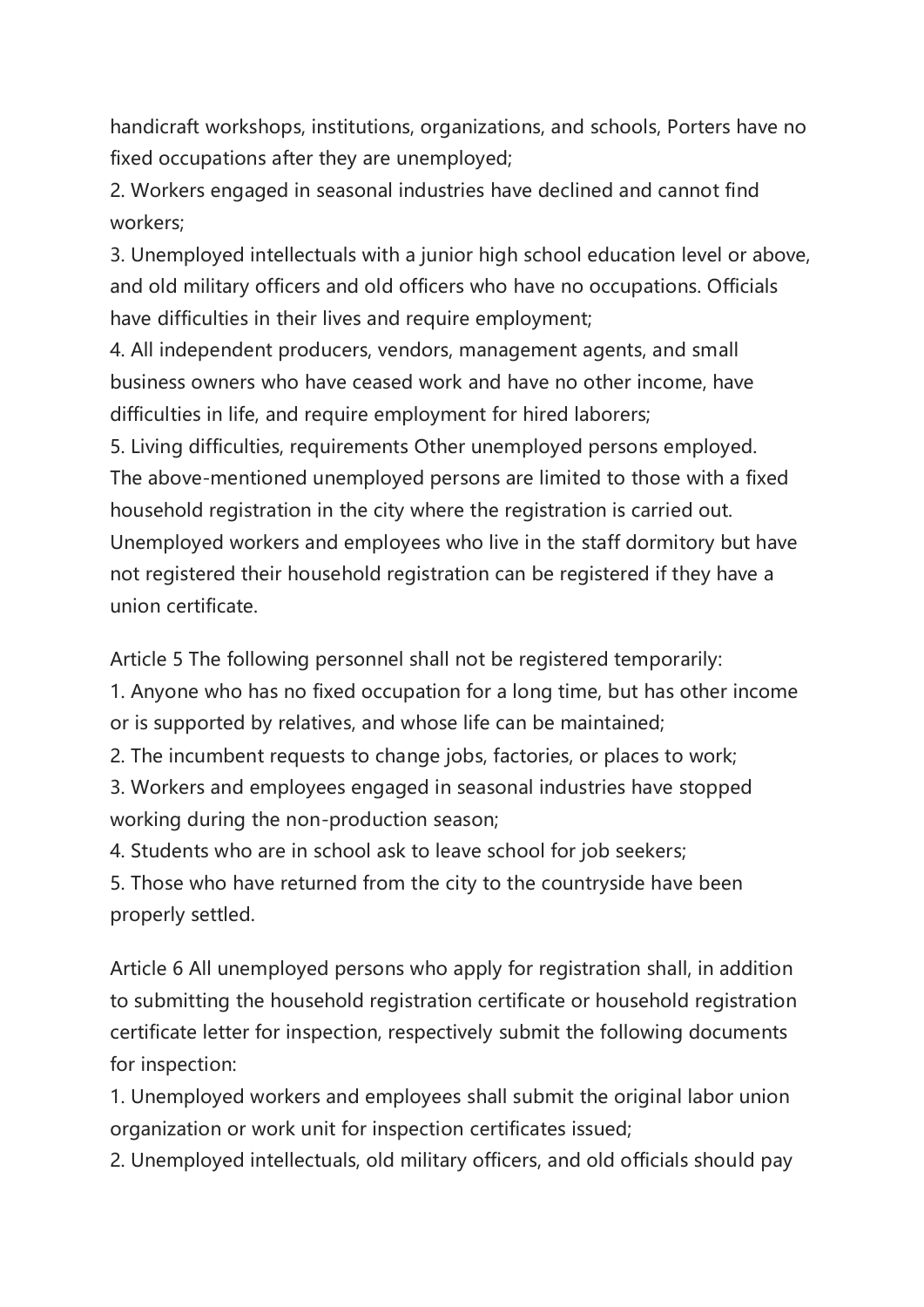academic qualifications and qualification certificates;

3. Independent producers and small business owners should submit documents issued by the industrial and commercial administration department and the Federation of Industry and Commerce (or the trade association) Proof of closure of business, the trade vendor should submit the proof of closure of the management agency to which it belongs for inspection; the agent of the management should submit the proof of resignation of the original enterprise unit for inspection;

4. Other certifications held by other unemployed persons.

Article 7 All unemployed persons who apply for registration must fill out an application registration form for unemployed persons. After passing the examination, the Municipal Labor and Employment Commission will issue a registration certificate.

Article 8 Anyone who has been registered at the local unemployment workers' relief office, labor agency or unemployed intellectual's registration agency but has not yet been employed must renew the registration certificate. If not, it will be regarded as employment and the original application registration will be cancelled.

Article 9 After the unemployed are registered, when temporarily leaving the original registration area or moving their address in the city, they should declare to the original registration authority that if they move to other cities, they must go through the transfer registration procedures. Those who have returned to the hometown should hand in the registration certificate for cancellation. .

Article 10 The registration agencies for unemployed persons set up by the labor and employment committees of each city shall be revoked upon the completion of the comprehensive and unified registration of unemployed persons. In the future, regular registration work shall be continued by the labor department in accordance with the provisions of these regulations.